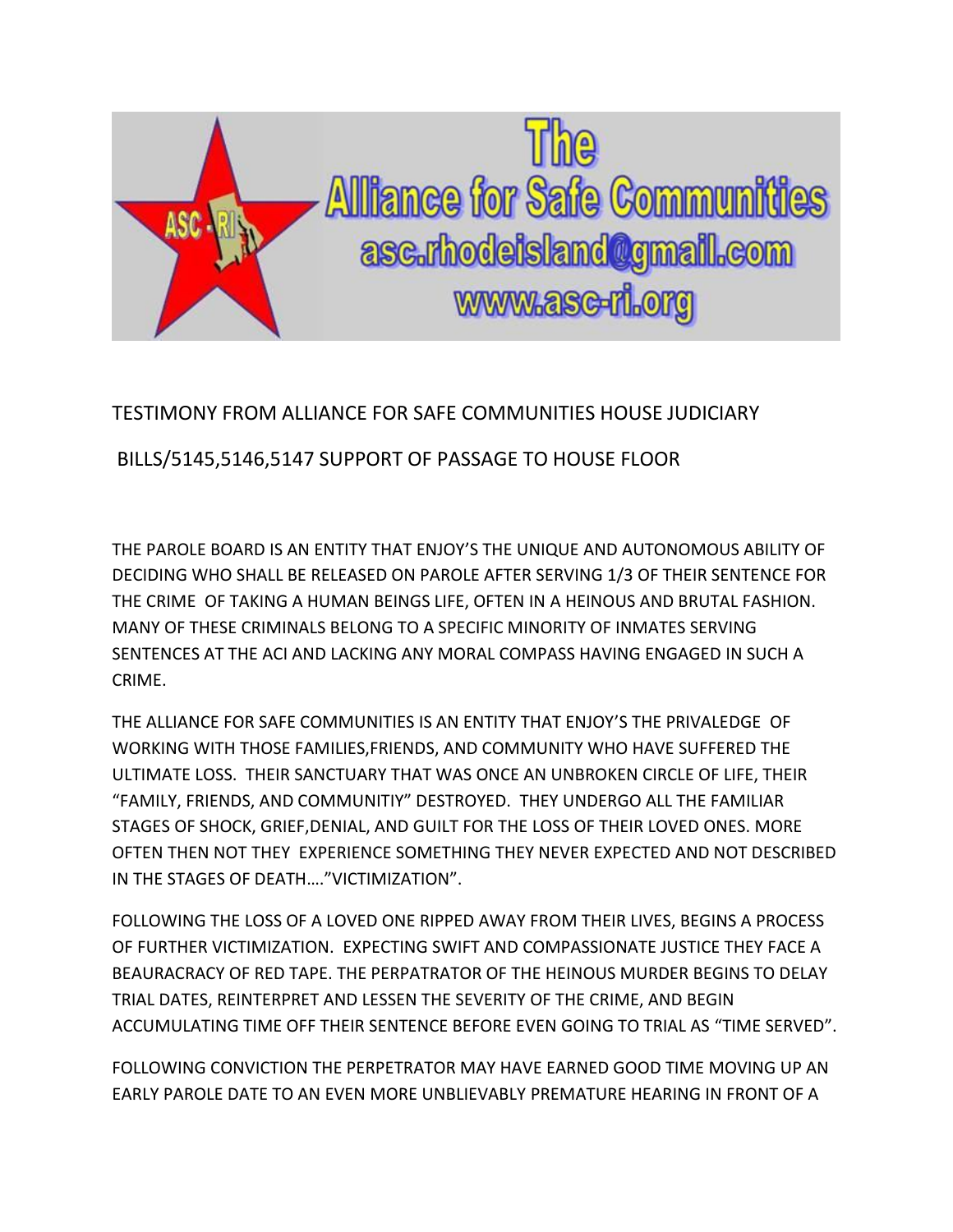PAROLE BOARD. A FLAWED FORMULA WILL YIELD THE END RESULT OF WHO SHALL BE RELEASED BACK INTO SOCIETY AT THE TIME OF A PAROLE HEARING JEOPARDIZING OUR COMMUNITY SAFETY.

TWO OF THE INDIVIDUALS HIGHLITED IN THE "END THE VIOLENCE RI" CAMPAIGN OF THE BROTHER HOOD OF CORRECTIONS THE ALLIANCE WAS FORTUNATE TO HAVE WORKED WITH THE VICTIMS FAMILIES, FRIENDS , AND COMMUNITIES.

ALFRED BRISETTE AKA, "THE THRILL KILLER" A NAME GIVEN TO HIM BY THE SUPREME COURT LOURED A WOMAN INTO THE WOODS OF BURRIVILLE WHERE HE AND MARC GIRARD LIVED OUT THEIR FANTASY OF TORTURING AND MURDERING A RANDOM WOMAN HAVING DRIVEN AROUND FOR A YEAR WITH A SHOVEL IN THE TRUNK OF THEIR CAR, AND MARKED A TREE IN THE WOODS ,CARRIING OUT THIS ATROCITY. JEANETTE DESCOTEUX'S ELDER MOTHER WAS LEFT WITH NOT ONLY THE LOSS OF HER DAUGHTER BUT THE LOSS OF HER CARETAKER. THE FRIENDS AND COMMUNTITY SUFFERED LOSS, SHOCK , AND HORROR.

ALFRED BRIESTTS POEM "THE SONG TOOTH" WHICH REFERENCES A "GARDEN OF BLOOD, ICE AXE, A WARRIORS RAGE, AND A WOMANS FEARS AND TEARS" I PRESENT TO YOU FOR REVIEW. THESE WRIITNGS AND PHOTOGRAPHY FORMED PART OF THE BASIS FOR AN EARLY RELEASE DATE AND REINTERGRATION TO LIVE IN OUR COMMUNTIIES AND ENROLLED AT A LOCAL COLLEGE. WHEN WAS THE HEINOUSNESS OF THE CRIME FORGOTTEN AND WHY WERE KEY INDIVIDUALS NOT NOTIFIED OF SUBSEQUENT PAROLE HEARINGS AFTER THE FIRST. 16OO DAYS OF GOOD TIME CREDITS, POETRY, AND STAYING OUT OF TROUBLE DICTATED A DECISION BY THE PAROLE BOARD FOR THIS MONSTERS RELEASE.

MATHEW KOMROWSK A CAREER CRIMINAL ESCALATED AND CARRIED OUT THE INEVITABLE IN HIS REPERTOIRE. SHIRLEY DONNELY BECAME THE VICTIM, TIED UP, BEATEN, STABBED,CHOKED, AND TORTURED TO DEATH. KOMROWSKI WAS ABLE TO EARN 448 DAYS OF GOOD TIME CREDITS AND FOLLOWING EARLY RELEASE WITHIN 24 HOURS HUNTED DOWN HIS EXGIRLFRIEND SHIRLEY DONNELLY TO CARRY OUT HIS RAGE FROM REJECTION. HE THEN SET THE APT. ON FIRE WHERE THE ACT WAS COMMITTED TO COVER HIS ACTIONS.

THE DONNELLY FAMILY AWAITS JUSTICE AFTER 1 YR AND1/2 NOT IN TRIAL YET AND HAVE THEIR HOPES SET ON A POSITIVE OUTCOME OF THIS BILL.

FINALLY I ASK YOU TO GO TO THE ALLIANCE WEBSITE TO SEE THE PROCESS OF HOW A FAMILY FOUGHTTO KEEP FRANK MONIZ IN PRISON FOR STABBING HIS EXWIFE 52 TIMES WITH A STEAK KNIFE TO DEATH.

PLEASE WITNESS THE PROCESS OF WHAT SO MANY FAMILIES GO THROUGH AT THE PAROLE HEARING. THEY CRY, BEG, AND PLEA THEIR CASE TO TOTAL STRANGERS ON THE PAROLE